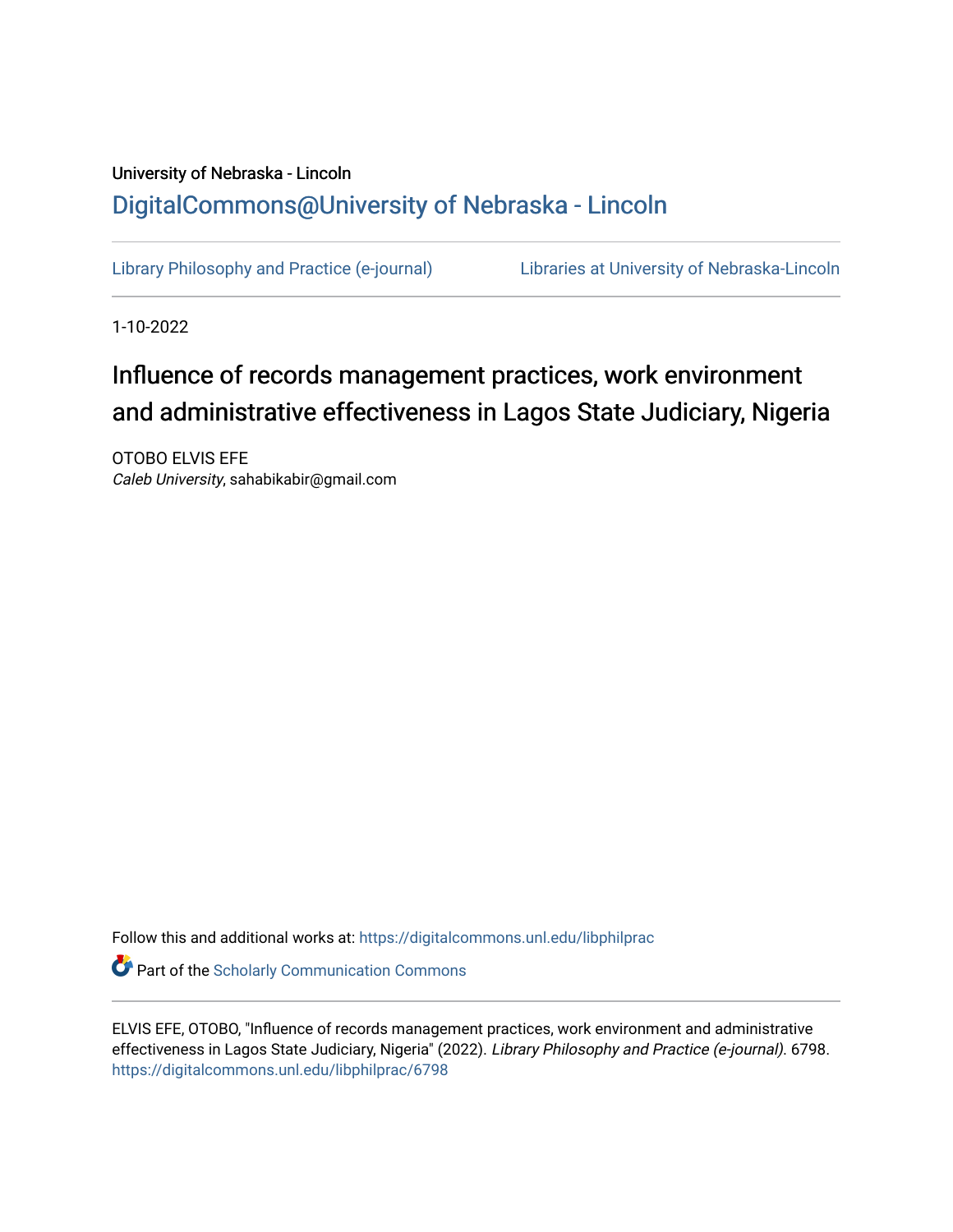# **INFLUENCE OF RECORDS MANAGEMENT PRACTICES, WORK ENVIRONMENT AND ADMINISTRATIVE EFFECTIVENESS IN LAGOS STATE JUDICIARY, NIGERIA**

## **Dr. OTOBO ELVIS EFE**

Caleb University, Imota, Lagos, Nigeria Elvisotobo1978@gmail.com

# **ABSTRACT**

This study examines the influence of records management practices, work environment and administrative effectiveness in Lagos State Judiciary, Nigeria. The study adopted a survey research design. The population of the study consisted of 328 administrative staff of Lagos State Judiciary, Nigeria. Total enumeration was used. Cronbach's Alpha reliability coefficients for the constructs ranged from 0.93 to 0.94. A response rate of 100% was achieved. Data were analyzed using descriptive and inferential (multiple and linear regression) statistics. Findings showed that records management practices and work environment jointly influenced administrative effectiveness (*Adj.*  $R^2 = 0.333$ ,  $F(2, 326) = 39.520$ ,  $p < 0.05$ . Records management practices had a significant influence on administrative effectiveness ( $R^2 = 0.290$ ,  $t(326) = 8.897$ ,  $\beta = 0.538$ ,  $p < 0.05$ ). Work environment had a positive significant influence on administrative effectiveness ( $R^2 = 0.160$ ,  $t(326) = 37.337$ ,  $\beta = 0.400$ ,  $p < 0.05$ ). The study concluded that records management practices and work environment contribute to administrative effectiveness. It has recommended that judges should motivate staff to come early to work, encourage team work, sustain good records management practices and conducive work environment to enhance administrative effectiveness.

**Keywords:** Administrative effectiveness, Lagos State Judiciary, Records management practices, Work environment, Records management

# **INTRODUCTION**

Administrative effectiveness has been given attention by researchers and administrative personnel, especially in the judiciary. According to Mabala (2018) the UK government under its parliament makes the laws and the judges do interpret the laws. These laws guide the judiciary and are made out of grievances in the society brought by individuals, representatives in the legislature. According to Hofstede's score, UK is among the highly individualized countries and hence individuals such as civil servant do not depend on their decisions much to politicians, confidence is what leads them to stand on their decisions. There is latent harmony between the powerful and the powerless and also cooperation among the powerless can be based on solidarity. Remarkable progress has been seen in Latin-American statutes and case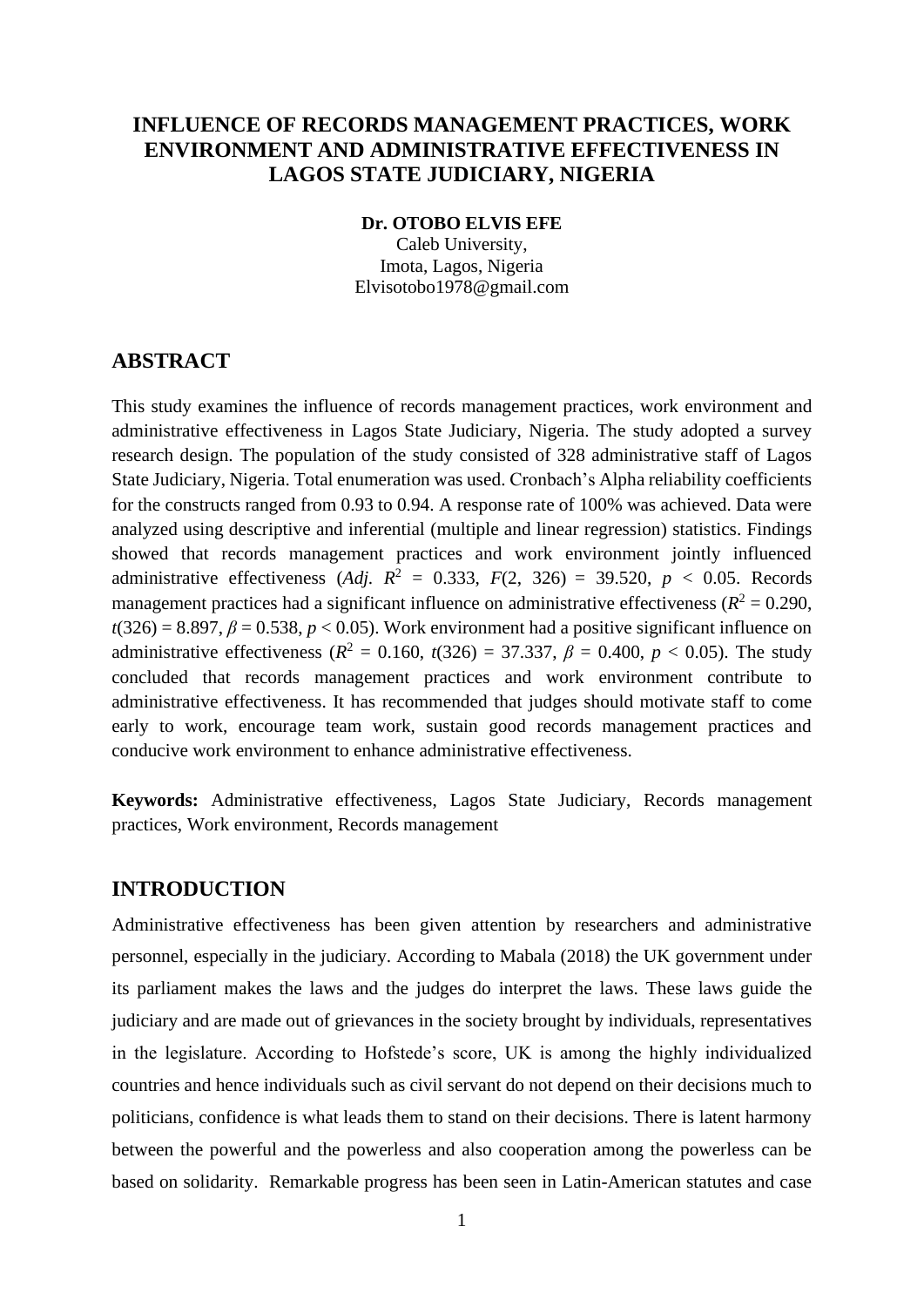law in terms of procedural principles guaranteeing a fair trial, the efforts to staunch the proliferation of repetitive claims, now called artificial claims, have failed for several reasons (Ricardo, 2016). These reasons range from the lack of specialized courts and procedural laws sensitive to the public-law nature of administrative disputes to the fact that administrative authorities lack the necessary independence and technical expertise to perform their institutional role.

In Nigeria, the complexity in the administrative process in many organizations requires a modernized system approach to ease the process. Performance of systems such as that of the judiciary cannot be realized without effective administration. Administrative effectiveness is about the steady accomplishment of administrative duties and timely realization of set objectives Administrative effectiveness can be measured through administrative extent of accountability, administrative performance improvement, effective resources management, monitoring, appropriate delegation of tasks, timely discharge of duties and constant meeting of targets (Akinfolarin, 2017). Areas in administrative administration include; staff personnel administration, financial management students' personnel administration, record management, maintenance of facilities among others. According to Ikediugwu (2016), good administrative managers must carefully and effectively handle resources particularly money, material and machines including computers are lacking in Nigeria which thus calls for a hug evaluation as it relates to records management practices.

The availability of information for use by administrators to adjudicate judicial cases depends on the way records have been physically managed. Some of the information contained in judicial records includes case files, court registers, record book and case books. Generally speaking, the success of the judiciary in performing its administrative obligations largely depends on the use of documented information. Some of these records are historical while some are rhetorical or phenological in nature. Historical and legal records were the earliest forms of records to be created and used for making judicial decisions by the courts. Judicial records constitute an important class of public records especially in Nigeria. These records are created by the judiciary and other institutions such as the police, army, ministries, government agencies, corporate bodies and other private organizations or individuals. Records are vital to every aspect of governance process; they are valuable assets that need to be managed by any organization or institution. They fulfil an important function in the society by providing evidence and information about the transactions of individuals and organizations.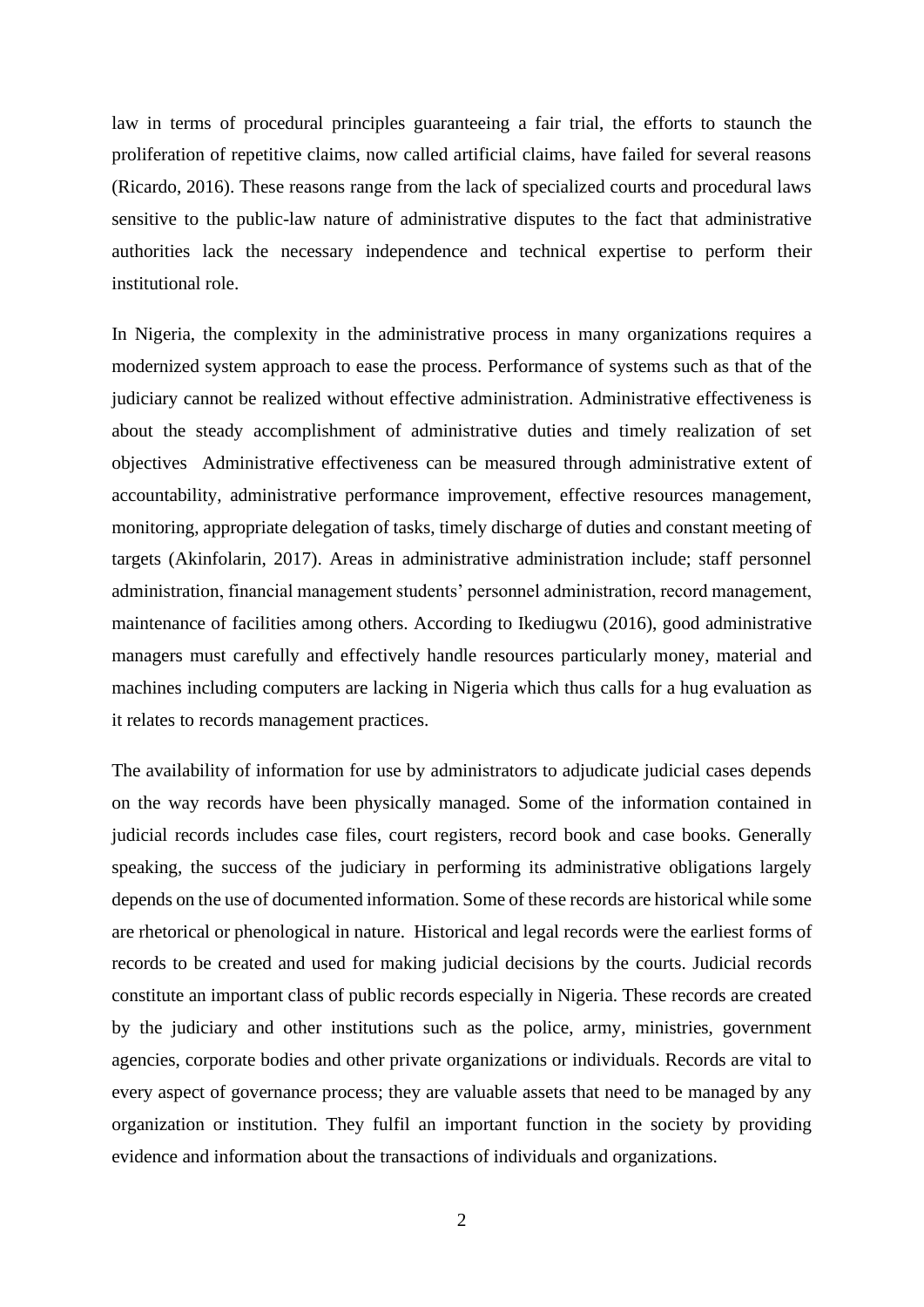Records serve as a basis for review, study and evaluation of all happenings in the court. They serve as a communication link between an organization and its clients. In this context, Mohammed (2009) posited that the written record if accurate and complete is useful both to the institution and its clients in any transactions. Records could be in any physical format or media and must be kept in the context and structure in which they were created to maintain their usability, authenticity, reliability as well as integrity. It is a common knowledge that a basic concept in records management is the records life cycle. The life of a record goes through phases starting from when it is created or received by institutions such as the judiciary, leading to records creation and capture, records maintenance, records access, records retention, records retrieval, records storage, records management policy before it can finally be destroyed or archived permanently according to the records retention or disposal policy of the organization.

The first stage or phase of the Records Life Cycle is creation and capture. Records are created or received through the daily transactions of an organization. For the judiciary the records that may be created or received can include printed reports, emails, phone messages, documents that detail the functions, policies, decisions or procedures of the organization which services as an evidence of transaction. The next stage of the records life cycle is the maintenance of records. These stages involve the filing, retrieving, duplication, printing, dissemination and use of the content or the information in the records. At the disposition or retention phase, records are evaluated to ascertain their relative value and level of inactivity in the organization. When records are evaluated for their value it signifies if they will be sent to the archives for continued management and use as a historical document of value or permanent disposal through destruction. Ile e tal. (2015) empirically noted that records management has attracted increasing attention in recent years as a result of growing sophistication of administrative practice in the increasing complexity of organizations, coupled with the enormous expansion of the quality of information. This means that in order to manage the life cycle of records in offices, secretaries should have the needed knowledge and competencies.

Records management practices is an area of necessity for every organization because it helps to deal with the transaction that covered the life cycle of records, which is from the creation of transaction, use, maintenance and disposition of the documents and records. According to Lawal (2018) records management practices influence the job performance of employees in an organization. In the context of judiciary, records management has the tendency of predicting the outcome of administrative effectiveness. Effective records management practices,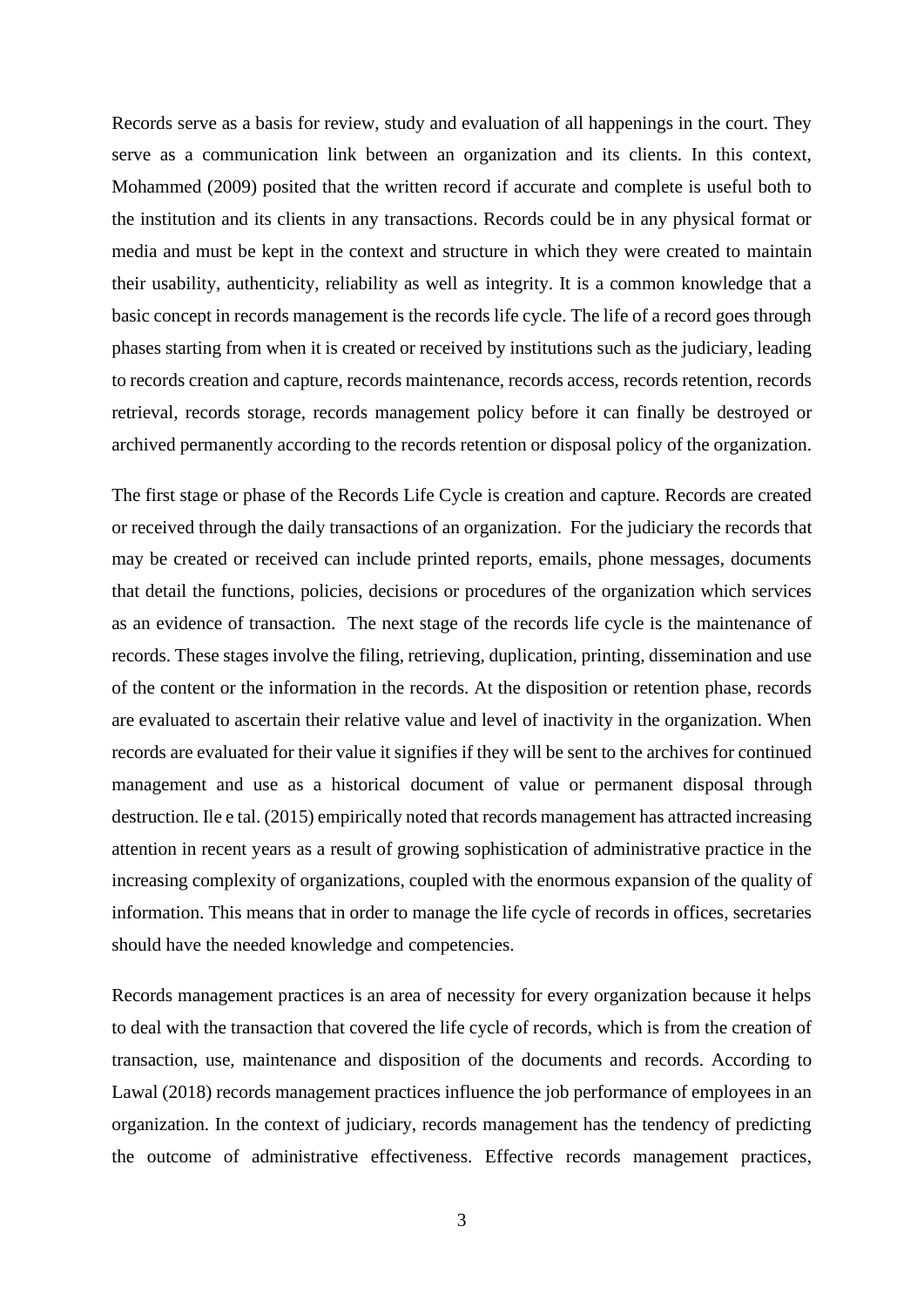according to Chinyemba and Ngulube (2012) involve establishing systematic control at every stage of the record's life cycle, in accordance with established principles and accepted models of records management. They further stressed that to effectively manage records, it must go through a life-cycle which consists of the creation and capture, classification in a logical system, maintenance and use, and disposition through destruction or transfer to an archives for long term storage. Effective records management practices cannot be sustained in a poor working environment. This is because, environment is germane to administrative effectiveness.

Work environment can be described as everything which surrounds a system of operation. Environment involves the physical and geographical location as well as the immediate surroundings of the work place. Work environment as a concept is used in management sciences to describe the conditions of work in an organization. There are different work environment such as physical, social, behavioural and psychosocial work environments. According to Budie e tal (2019), the physical work environment and employee satisfaction is pivotal for companies as it enhances perceived productivity and organizational performance. Office concepts and their workspaces can affect employee satisfaction. Psychosocial work environment deals with interpersonal and social interactions that influence behaviour of individuals in an organization or in the workplace. It is assumed that an organization that pays attention to its psychosocial work environment, helps to increase the productivity of employees in the organization. Al Omari e tal (2017) are of the view that many factors could influence the employee's job performance including equipment, physical work environment, meaningful work, standard operating procedures, reward for good or bad systems, performance expectancy, feedback on performance, in addition to knowledge, skills and attitudes.

Work environment takes into consideration elements such as temperature, ventilation, lighting, ventilation, furniture, temperature and other facilities that allow for smooth work process in an organization. Work environment can significantly influence administrative effectiveness in the judiciary in which the resultant effect may negatively affect the outcome of court proceedings. In the judiciary, the physical facilities that constitute the environment of work for an administrator takes into consideration power supply, physical facilities, lighting level, computer facilities and internet facilities. According to Chandrasekar (2011), work environment plays an important role in an organization and it directly affects the performance of an employee. Ivan (2007) postulates that employees look for enabling work environment to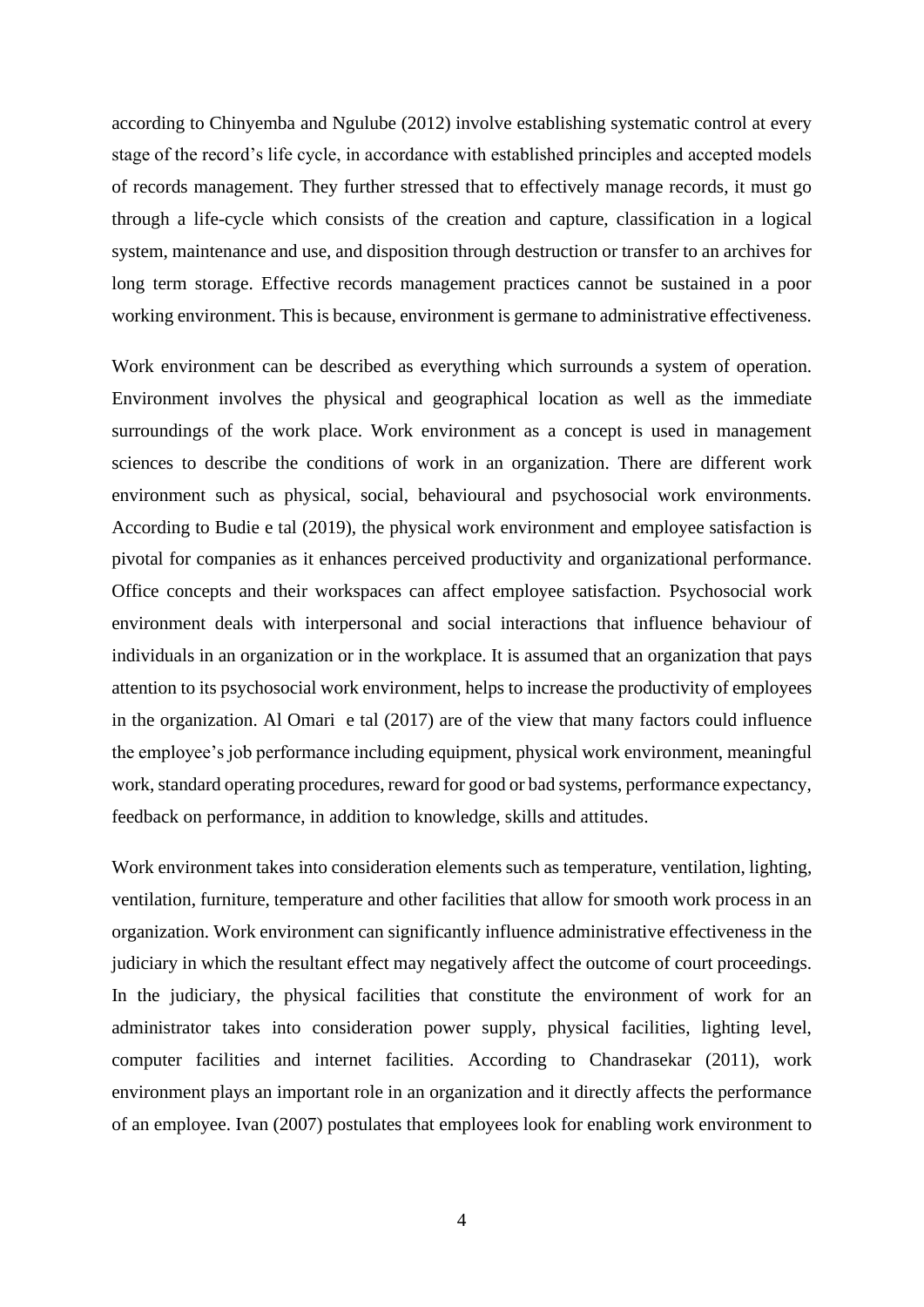ensure best contribution towards the achievement of the organizational goals. In the judiciary, increased administrative effectiveness can be as a result of better good working environment.

According to Al Omari et al (2017) good working environment will have sufficient ventilation, sunlight and acoustic environment. On the contrary, when there are clustered offices and cluttered work environment, the efforts of administrators will diminish, and this will affect smooth work processes. Whereas, good and conducive working environment will promote emotional and physical fitness of administrators. The desire to work will be enhanced and their performance outcomes will be increased. A study conducted by Amusa, Salman and Ajani (2014) discovered that poor work environment coupled with infrastructure problem are a major determinant of frustration among their staff. Therefore, the need to investigate the influence of records management practices and working environment on administrative effectiveness of the judiciary sector in Lagos state cannot be overstated.

The role of the judiciary in fulfilling their mandate such as adjudication of justice and other services to the society requires a conducive working environment. In Nigeria, it is a common knowledge that the environment of work especially as it relates to the public sector is never conducive for any administrative functions. Some offices do not have air condition, lighting and administrative apparatus for smooth work process. According to Okieze and Obi (2004), the judiciary cannot perform its administrative responsibilities without a conducive working environment. There is no doubt that efforts are made by state governments to upgrade the statues and the infrastructure of public institutions but the extent to which this is done in Lagos state has not been empirically determined. Therefore, for an effective administration to take place it is of necessity that the work environment of courts should be examined. It is on this note that this study seeks to investigate records management practices, work environment and administrative effectiveness in Lagos State Judiciary.

# **Statement of the Problem**

In most countries around the world, the judiciary is granted the right to provide legal services to the citizenry of a society. They are expected to provide unbiased administration and uphold the rule of law in a democratic system. However, the judiciary has not been effective in the timely discharge of its responsibility as highlighted by Ndaguba et al (2018) argued that administrative effectiveness is versely affected by cronyism, cabalism, nepotism and sycophancy, including inadequate interaction of systems, institutions and structures are decried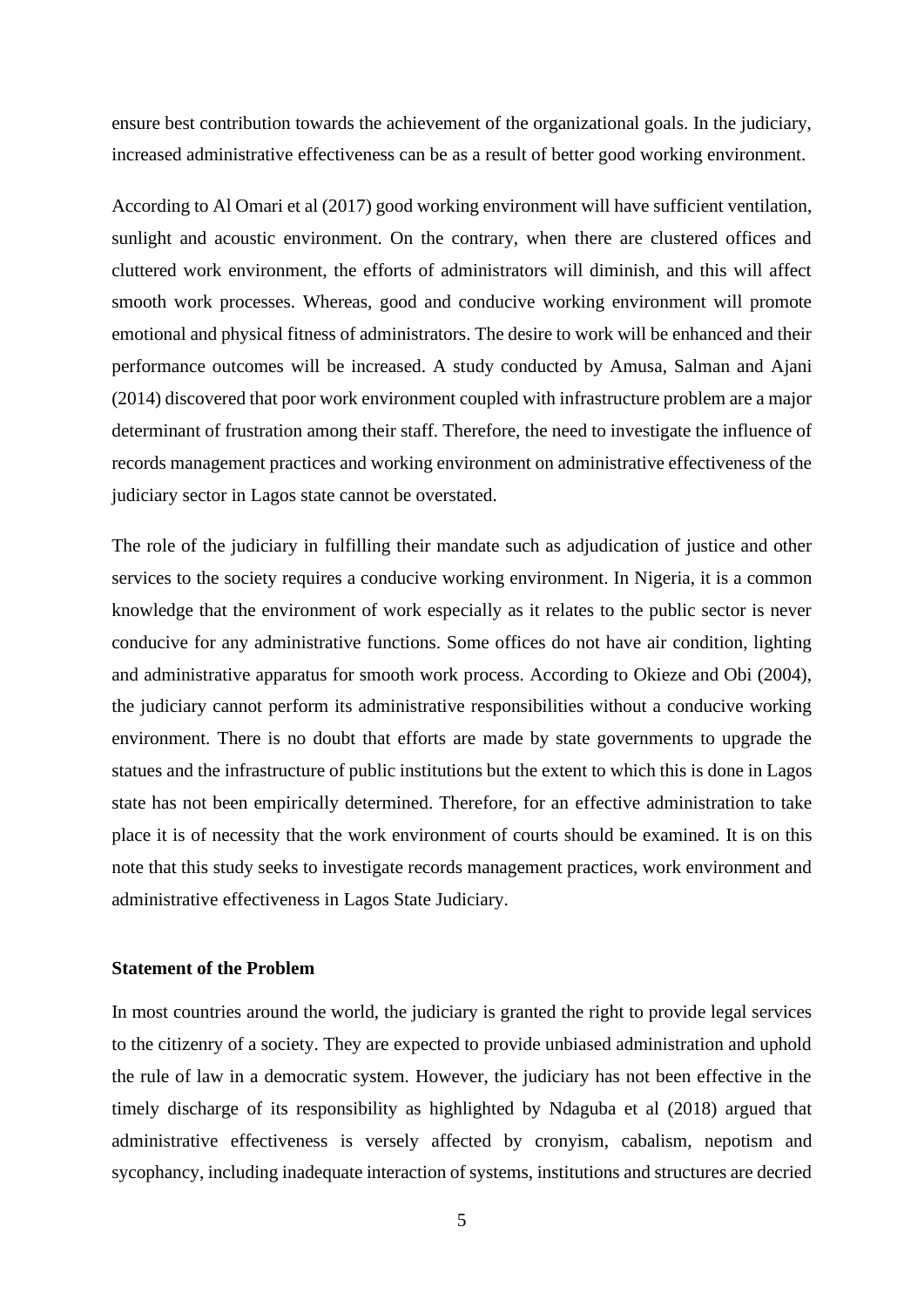as the bane of Nigeria's underdevelopment, which have had adverse negative effects on the educational and judicial sectors thereby undermining the well-being of the poor. A preliminary observation by the researcher also showed that the level of administrative efforts in the Judiciary in Lagos State is not good enough as demonstrated by gross delay in response time to applicants and litigants, coupled with poor team work, poor communication, inadequate staff commitment, accumulation of legal cases and low productivity.

Records management practices play an important role in the efficient, transparent, and accountable management of court processes and the capacity to influence administrative functions. Proper records management practices will ensure that there is prompt response to applicants and litigants as well as sufficient documentary evidence as it relates to the operations of the judiciary. This means that conducive work environment is likely to provide the right atmosphere for judicial staff to carry out their job and will enhance the administrative process of the Judiciary (Mnjama, 2012). Good records management practice may therefore ensure effective administrative process in the Judiciary when it comes to quick dispensation of justice but the challenges of administrative ineffectiveness in Lagos State Judiciary could be as a result of low records management practices and in conducive work environment. It is from these assertions that this study investigated the influence of records management practices and work environment as determinants of administrative effectiveness in Lagos State Judiciary, Nigeria.

# **Objective of the Study**

The main objective of this study is to examine the influence of the records management practices and work environment on administrative effectiveness in Lagos State Judiciary. The specific objective is to:

1. determine the joint influence of records management practices and work environment on administrative effectiveness of the Lagos State judiciary.

#### **Hypothesis**

The following null hypotheses were formulated and tested at 0.05 level of significance:

1. There will be no significant joint influence of records management practices and work environment on administrative effectiveness in Lagos State Judiciary.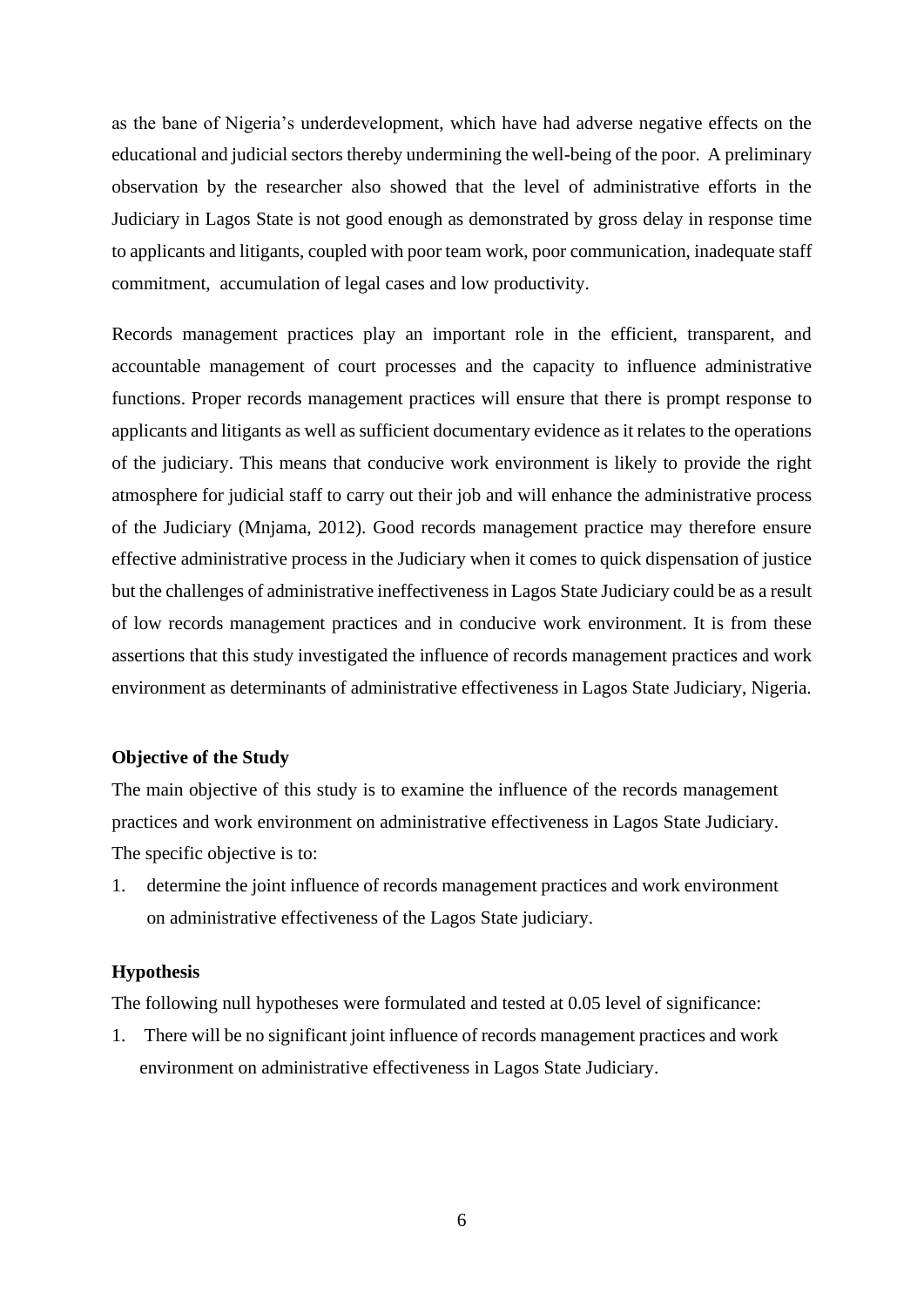# **METHODOLOGY**

This study adopted a survey research design. The available records of the total population of administrative staff of the Lagos State judiciary showed that there are currently 328 staff working in the seven judicial commissions in Lagos state. The study adopted a total enumeration or census approach due to the manageable size of the population. Total enumeration is used when the population of the study is not too large and manageable which helps researchers to have a more intensive study of the population. The instrument for data collection was a self-designed structured questionnaire. The hypotheses formulated was analysed using simple and multiple linear regression analysis with the aid of Statistical Package for Social Sciences (SPSS, Version 21).

# **RESULTS**

**Hypothesis One: There will be no joint significant influence of records management practices and work environment on administrative effectiveness in Lagos State Judiciary**

| Table 3: Multiple linear regression analysis of the joint influence of records management |
|-------------------------------------------------------------------------------------------|
| practices and work environment on administrative effectiveness                            |

| <b>Predictors</b>                                                                            | <b>Model</b> | <b>Beta</b> | T     | $\boldsymbol{P}$ | $\mathbf{R}^2$ | Adj. $\mathbb{R}^2$ | F      | <b>ANOVA</b> |  |
|----------------------------------------------------------------------------------------------|--------------|-------------|-------|------------------|----------------|---------------------|--------|--------------|--|
|                                                                                              |              | $(\beta)$   |       |                  |                |                     |        | (Sig.)       |  |
| (Constant)                                                                                   | 1.266        |             | 4.251 | $.000*$          |                | 0.333               | 39.520 | $0.000*$     |  |
| Records management                                                                           | .392         | .383        | 4.956 | $.000*$          | 0.342          |                     |        |              |  |
| practices                                                                                    |              |             |       |                  |                |                     |        |              |  |
| Work environment                                                                             | .249         | .286        | 3.699 | $.000*$          |                |                     |        |              |  |
| Dependent Variable: Competiveness                                                            |              |             |       |                  |                |                     |        |              |  |
| Predictor: (Constant), Predictor: (Constant), Records management practices, Work environment |              |             |       |                  |                |                     |        |              |  |
| DF (F-Statistic) = 2, 326                                                                    |              |             |       |                  |                |                     |        |              |  |
| DF (T-Statistic) = $325$                                                                     |              |             |       |                  |                |                     |        |              |  |
| The asterisked p-value implies significant                                                   |              |             |       |                  |                |                     |        |              |  |
| The non-asterisked p-value implies non-significant                                           |              |             |       |                  |                |                     |        |              |  |

# **Source: Field Survey Results, 2020**.

Table 3 shows the multiple linear regression analysis for hypothesis three. The result showed that records management practices and work environment jointly influenced administrative effectiveness in Lagos State judiciary, based on the  $F(2, 326) = 39.725$ ,  $p < 0.05$ . Relatively, records management practices ( $\beta$ = 0.383; *t* (325) = 4.956, *p* < 0.05) and work environment ( $\beta$ =0.286; *t* (325 = 3.699, *p* < 0.05) had positive and significant influences on administrative effectiveness. Records management practices contributed highest to administrative effectiveness in Lagos State judiciary. The adjusted coefficient of determination (Adj. R) of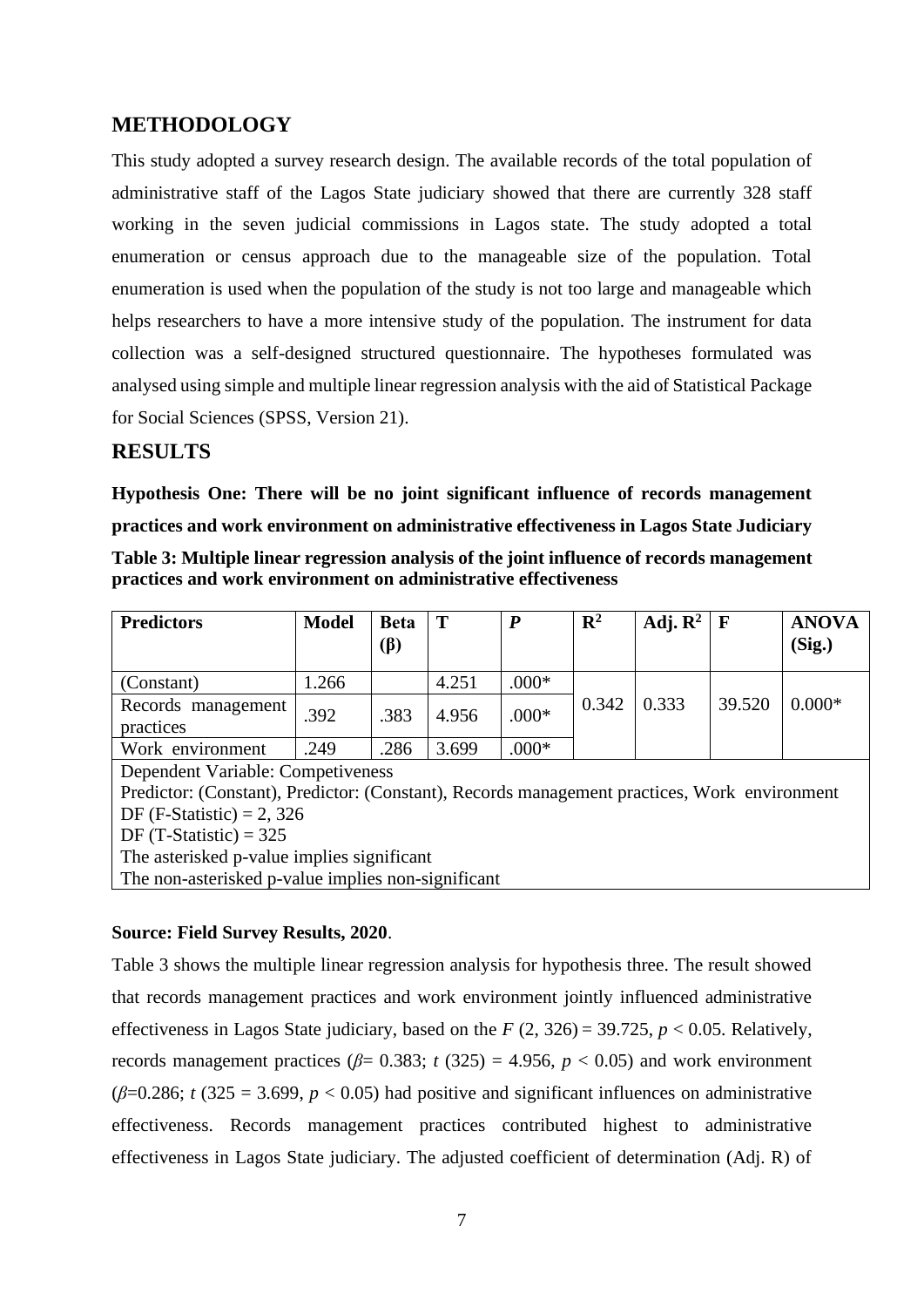0.333 indicates that a combination of records management practices and work environment can only explain 33.3% of the changes in administrative effectiveness in Lagos State judiciary. Therefore, the null hypothesis  $(H<sub>03</sub>)$  was rejected. This finding implied that records management practices and work environment are indispensable factors that enhance administrative effectiveness in Lagos State judiciary.

## **Conclusion**

The study concluded that the high level of administrative effectiveness of Lagos State Judiciary may be as a result of high level of teamwork, coordination and timeliness in the discharge of administrative duties. The Judiciary have a strong administration as observed in the level of collaborations in the organization. The study further concludes that the work environment significantly influenced the administrative effectiveness of the Lagos State Judiciary, this is due to the high level of work conduciveness in the Lagos State Judiciary. Also, records management practices had a significant influence on administrative effectiveness. This means that the judiciary seems to have made significant efforts to ensure that all records in the court are easily retrieved through well numbered and coded ID codes as well as other management practice

# **Recommendations**

Based on the finding of the study, the following recommendations were made:

1. The study recommends that the Lagos State Judiciary should carefully address issues of low productivity as a result of lateness to work, leaving before the work time is over and absentee rates. These issues will help the Judiciary remain effective administratively. Administrative effectiveness would be further improved if these points are addressed.